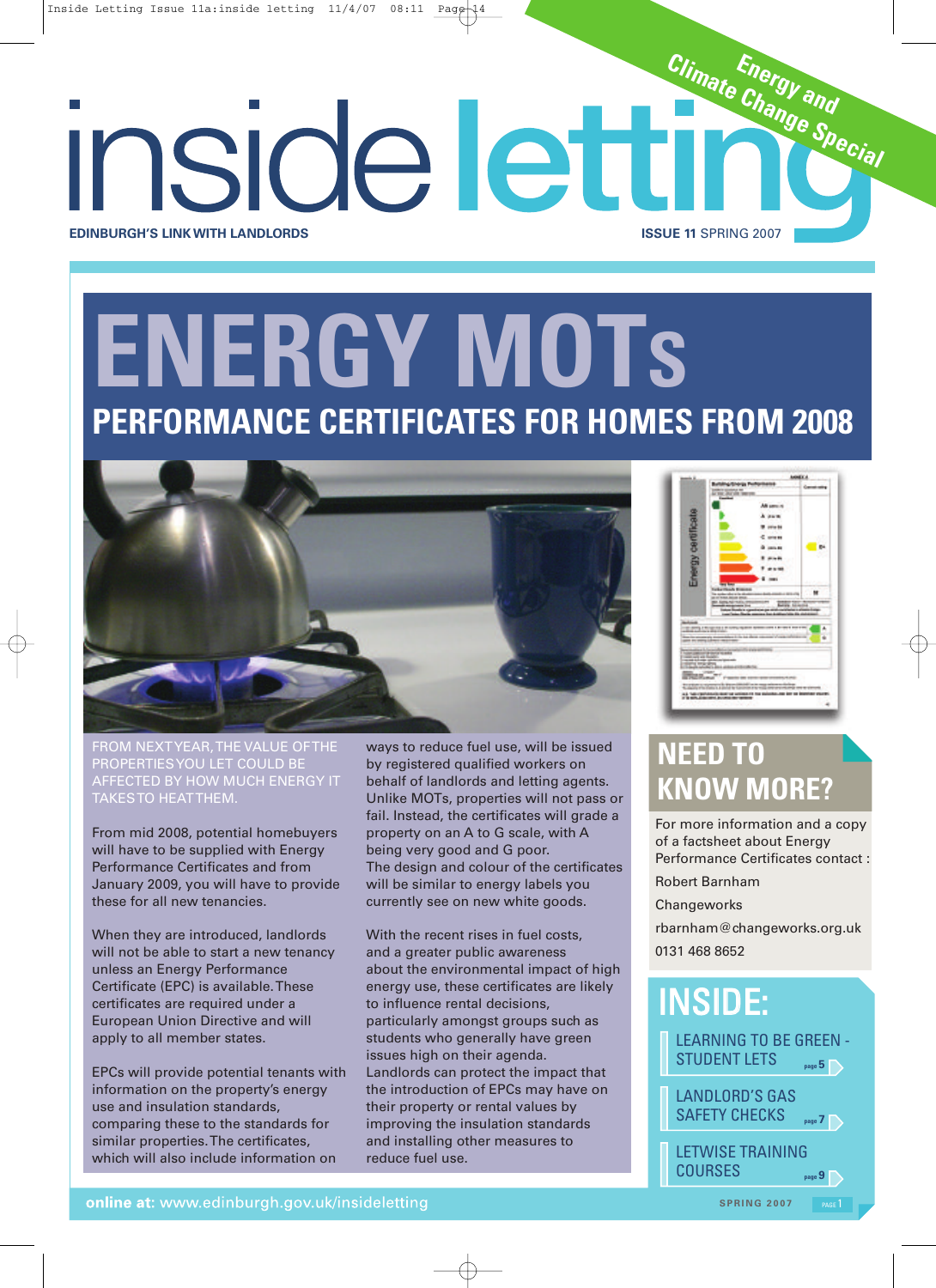# **welcome Councils**

As a landlord or letting agent, I'm sure climate change is not the first thing you think of when you start your day.

But increasingly climate change is on the political and social agenda and this means changes in the way we buy and let property.

Housing in Scotland pumps almost 18 million tonnes of CO2 into the atmosphere. Figures from the Scottish House Condition survey show that privately rented property is the worst offender.

We'll be returning to your regular features in the next edition, but for now we hope this climate change special offers you practical solutions on how to cut your carbon footprint.

I'd also like to take this opportunity to thank the Inside Letting Board for all their input and support in this special issue.

**What would make you become more energy efficient? Why** not let us know?

**Remember, we always welcome your feedback.** 

# **commit to tackling climate change**

January saw all 32 local authorities in Scotland sign Scotland's Climate Change Declaration. By taking the lead and making this pledge, local authorities are responding to the need to cut CO2 emissions and are setting a greener example.

Lindsay Souter **EDITOR**

## **EDINBURGH LANDLORDS ARE ALREADY GETTING GREENER**

Positive steps are already being taken by several letting agents in Edinburgh. For example, Click-Let have purchased over 2000 energy efficient light bulbs and are supplying them to all the properties on their books on an ongoing basis - completely free of charge!

Working with the Energy SavingTrust, all properties Grant Management purchase and renovate for rent will now have green features built in, including highly efficient boilers, loft insulation and A-rated appliances which could save up to 20% of carbon emissions per property. We are also hearing news of other landlords and agents who are seeking advice on how to become more energy conscious. Let us know what you are doing to reduce your carbon footprint insideletting@edinburgh.gov.uk

*Inside Letting* is published by The City of Edinburgh Council. Please Contact:

Lindsay Souter<br>The City of Edinburgh Cou<br>Chesser House<br>500 Gorgie Road Edinburgh<br>EH11 3YJ Lindsay Souter The City of Edinburgh Council Chesser House 500 Gorgie Road ALL RIGHTS RESERVED. MATERIAL CONTAINED IN<br>THIS PUBLICATION MAY NOT BE REPRODUCED, IN<br>WHOLE OR IN PART, WITHOUT PRIOR PERMISSION<br>OF THE CITY OF EDINBURGH COUNCIL (OR OTHER

COPYRIGHT OWNERS).<br>WHILST EVERY EFFORT IS MADE TO ENSURE THAT THE<br>INFORMATION GIVEN HEREIN IS ACCURATE, NO LEGAL<br>RESPONSIBILITY IS ACCEPTED FOR ANY ERRORS,<br>OMISSIONS OR MISLEADING STATEMENTS.

letwise

**·CDINBVRGH·** 

Inside letting is produced with the participation of an Editorial Board including city landlords.Thanks to Emma Fursman (Dunpark), Peter Grant (Grant Management), Stewart Pitt (Click-Let) and Louisa Smith for their

**INSIDE LETTING**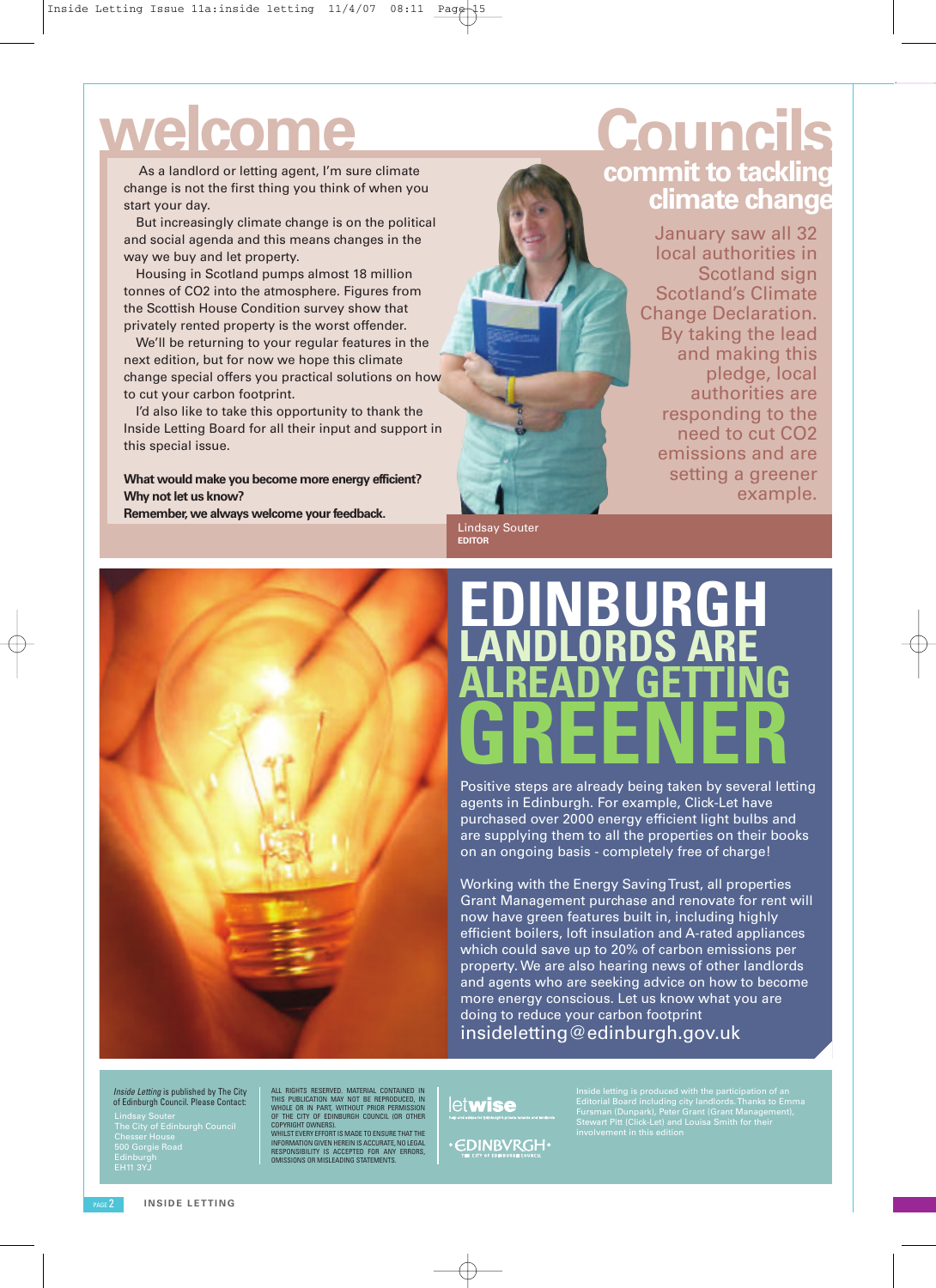THE RECENT SCOTTISH HOUSE CONDITION SURVEY SHOWSTHAT HOMES INTHE PRIVATE RENTED MARKET ARE RESPONSIBLE FOR PRODUCING MOST OF SCOTLAND'S CARBON DIOXIDE (CO2) EMISSIONS.

The Survey is Scotland's only national housing survey. It is carried out every two years to build a picture of Scotland's housing stock, and through physical inspections and interviews with residents, the survey allows us to gain statistics about all kinds of homes, whether owned or rented, flats or houses.

Around 3,900 households are surveyed each quarter, and a number of property types take part so that Scotland as a whole is represented.

When the survey looked at CO2 emissions from Scotland's property, it found that although it was improving, privately rented property was producing the most CO2.



There are a few reasons why private rents may be responsible for producing this amount of emissions:

- **Private rented property tends to be older. 17% of** pre 1919 properties are private rented, compared to only 4% of post 1982 properties.
- $\blacksquare$  Private rented property also tends to be larger. 11% of private rents have 4 or more bedrooms, compared to 2% of social rented homes.
- **There has also been much greater investment in** social rented homes in recent years, such as central heating programmes.

So far, there has been no study focussing on the problem in Edinburgh so there is no indication of whether city landlords are doing better or worse than in other Scottish cities.

But there is evidence that many Edinburgh landlords are already working to improve the energy efficiency of their properties and are making the market's reputation for CO2 emissions better.

# **ROOM TO IMPROVE**



## **HOUSE CONDITION SURVEY SHOWS PRIVATE RENTS CREATE THE MOST CO2**

FOR MORE INFORMATION: www.scotland.gov.uk/Topics/Statistics/SHCS

TO ACCESS INFORMATION AND ADVICE ABOUT IMPROVINGYOUR PROPERTY'S ENERGY EFFICIENCY GET INTOUCH WITHTHE LETWISE TEAM: letwise 0131 529 7454 letwise@edinburgh.gov.uk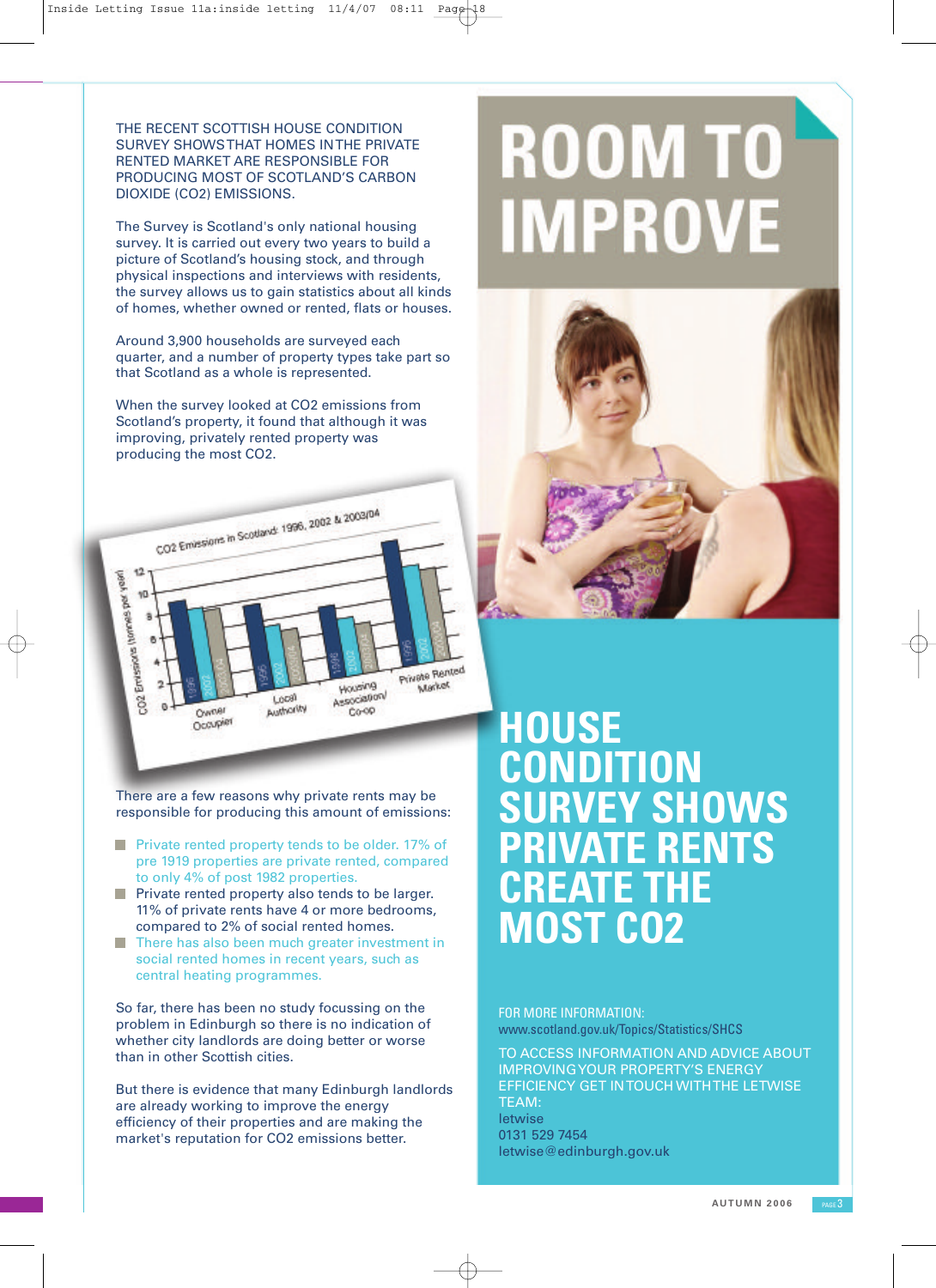## **MAKING YOUR PROPERTY GREENER**



### **INSULATE**

Heat rises, so if you have a top flat or a house, insulate the loft. Windows should be draught proofed or replaced with double glazing if possible.

### **HOTWATER**

Make sure your hot water tank and connecting pipes are adequately insulated. Take care not to cover the thermostat. You'll know if they are not insulated enough if you can feel the heat through any insulating covering.

Repair any leaking taps promptly – gallons of water are wasted by dripping taps.

Always make sure boilers and heating systems are serviced.



### **LIGHTING**

Energy efficient light bulbs last six to ten times longer than traditional filament lamps.

### **APPLIANCES**



Every appliance has two costs: the purchase price and the cost of running it for years. When buying new appliances, particularly white goods such as fridges, washing machines, tumble dryers and dishwashers, check out the energy efficiency ratings and look for the Energy Efficiency Recommended logo. A fridge with the top energy saving rating will cost approximately £20 a year less to run than a model made 15 years ago.



### **RECYCLING**

If your tenement flat has special recycle bins for paper and packaging, think about giving your tenant two extra bins so they can pre-sort their refuse.

IF YOU DO INSTALL ENERGY SAVING FEATURES IN RENTED PROPERTY YOU CAN BENEFIT FROM LESA - THE LANDLORD'S ENERGY SAVING ALLOWANCE. **SEE THE LEAFLET ENCLOSED WITH THIS ISSUE.**



TENANTS NEED HELP AND ADVICE ON HOW TO GET THE BEST FROM AN ENERGY IMPROVED HOUSE.

Normal everyday jobs like washing, cooking or showering can produce condensation, and unless it can escape, houses will suffer from mould. Lack of ventilation can also cause a build up of dust, pollen, animal and mite allergens.

### TELLYOURTENANTS:

- When drying washing indoors, always open a window and shut the door of the room where the washing is drying.
- Never dry washing on or near heaters or radiators.
- Make sure tumble dryers have ventilation.
- After baths or showers, open a window or turn on the ventilation and keep the bathroom door shut. You could fit a fan which comes on with the bathroom light.
- When cooking, close the door to the kitchen and open a window to remove the steam.
- Air the whole house when possible. Open the windows on sunny days regardless of the time of year.
- Air beds each day by leaving bedding turned back until needed.
- If condensation forms on windows, make sure that it is wiped off.

### YOU COULD ALSO PROVIDEYOURTENANTS WITH A PROPERTY PACK INCLUDING:

- Simple instructions to the heating system.
- Advice on heating routines, (for instance if the property has white meter heating your tenant needs to be told how to get best value).
- Contact details for Changeworks who are able to provide information to tenants 0800 512 012.
- A copy of the Edinburgh charity map containing information on the what, where, how and why of donating and buying second hand goods available from Changeworks.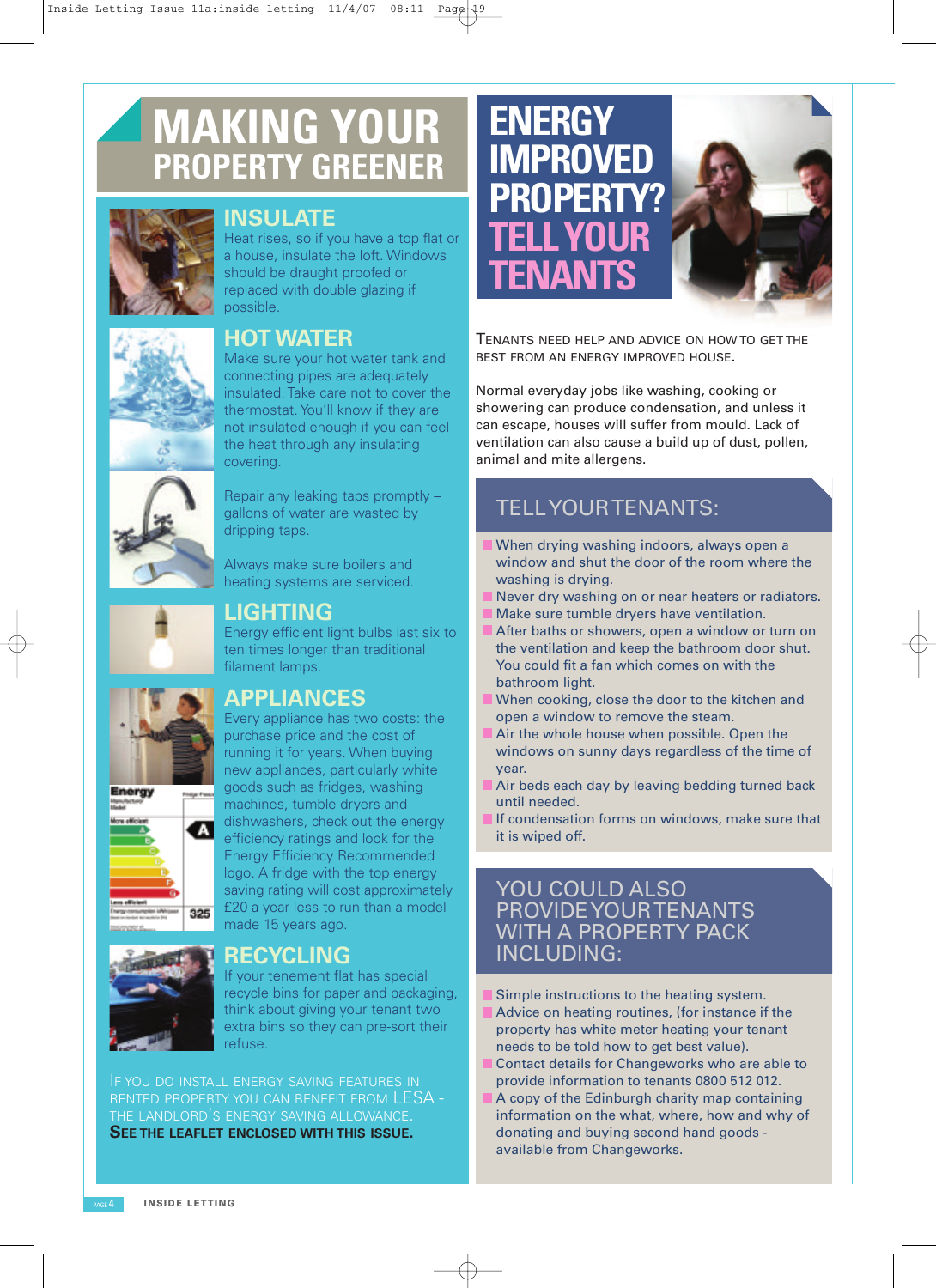# **Learning to be green**

Student leader Tash Shotton tells us why Edinburgh's students are increasingly demanding energy efficient accommodation...



### **Q: How aware of green issues is Edinburgh's student population?**

**A:** Very aware. Students in general really care about green issues like sustainability, climate change and living ethically.They care about the other side too, things that save people money. If things are energy efficient students have more money to spend on things they need.

### **Q:What has the Edinburgh University Students' Association done to raise awareness?**

**A:** We produced an energy efficiency booklet last summer which we distributed to all first year students. It's got lots of tips about how to pick an energy efficient flat and keep bills down. We also give postgraduate students arriving in September tips on how to find energy efficient accommodation making them aware of the wider impact as well as saving money.

### **Q:What are students doing to check out a property's green credentials before they sign up to a lease?**

**A:**They're looking for particular things like efficient central heating.They're asking if windows and doors are draught proof and if there's insulation in the roof.They can't go further than that at the moment but it will be good when they can. Rather than having to look at all the little things it would good if houses had a seal of approval, showing that they are energy efficient.

**Q: New tenancies will need an Energy Performance Certificate from Jan 2009, and tenants will be able to see these. Do you think this is good for students?**

**A:** Definitely. We always tell students to look for a stamp of approval - like renting from an accredited landlord.They'll be able to choose a house that saves money and is good for the planet. We'll also be telling students about Landlord's Gas Safety Certificates - after all, they can save lives.

### **Q:What should a landlord do to prove he has 'green' credentials?**

**A:**That's a difficult one for landlords because until Energy Performance Certificates are mandatory they might find it hard to prove the property is green.Tenants could check for something as simple as energy efficient light bulbs.The property should come with a manual instructions on how to work heating systems, how to use the washing machine, a service record for a boiler - not just a gas safety certificate.

### **Q: Is there anything that as a student you'd like to say to Edinburgh's landlords?**



**STOP PRESS Edinburgh University now have <sup>a</sup> policy that only ELA accredited landlords and**

**Tash Shotton,** Vice-President of Edinburgh University Student Association

**A:** Property should be a good place to live. It should be safe, clean, comfortable and warm. Sometimes there's a feeling that students are second rate tenants and that's really unfair. We deserve the same standards as everyone else. We pay the same money and we're held to the same standards, so we should be treated the same way.

### **Q:What about resident student landlords who have bought a flat and let out rooms to other students? Do you have any worries about the fact these landlords are unregulated?**

**A:** On the whole it's OK because the resident landlord has to tread carefully.They're letting to friends which is very different to a normal landlord and tenant relationship. It would be good to have some guidelines for these landlords because very little legislation applies to them.

### **Q: So on the whole students are ethically aware and they want energy efficient properties which are good for the planet. Are they good neighbours?**

**A:**There's an unfair perception that students aren't, but it's far from the truth. Students are aware that they're living in a community. We give students guidelines on how to live well in a community, but everyone - not just students - need to be good neighbours.

**AUTUMN 2 0 0 6** PAGE 5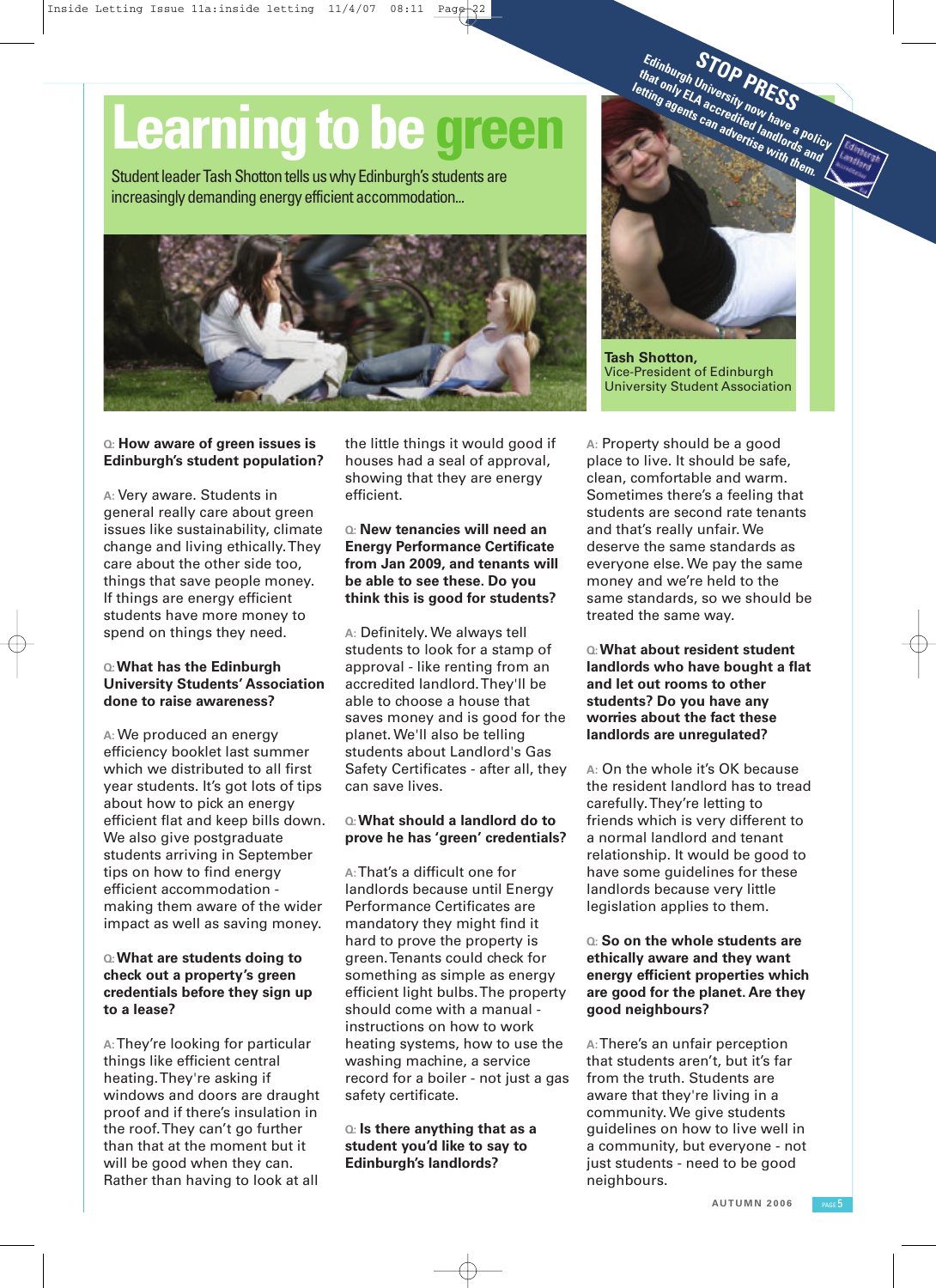### **HELP AND ADVICE FOR ENERGY EFFICIENT LANDLORDS**



**GRANTS FOR**

If you have tenants who are receiving income related benefits, or if they are 60 or over, they may be eligible for a grant of up to £500 to have their home insulated under the Scottish Executive's Warm Deal. Over 60 year olds who are not receiving income related benefits may get a smaller grant of up to £125.

The Home Energy Efficiency (Scheme) Scotland Regulations, effective from January 2007, also extended the Warm Deal programme to households with children with disabilities who are receiving the Disability Living Allowance.These homes can have free insulation measures installed up to the value of £500.

### THE PACKAGE INCLUDES:

- Cavity wall insulation
- Loft insulation
- Hot and cold tank and pipe insulation
- Draught proofing
- Advice on energy efficiency

Further information on the Warm Deal is available from: Scottish Gas Freepost SCO 4421 Edinburgh, EH6 0BR Freephone: 0800 316 6009

### STOP PRESS

From 6th April 2007, people who are receiving ChildTax Credit and WorkingTax Credit are eligible for a grant from this scheme.

## **YOU GOT IT?** THEY WANT IT!



### **EDINBURGH FURNITURE INITIATIVE HELP LANDLORDS TO REDUCE, REUSE AND RECYCLE.**

Have tenants left furniture in your property you don't want, but it's too good to bin? Are you refurbishing a property and replacing the fixtures and fittings? Edinburgh Furniture Initiative (EFI) delivers free essential household furniture and electrical items to new tenants on low incomes. They'll pick up your furniture for free and pass it on to those who need it. By helping EFI, your business will contribute to the local community, help the environment and save on disposal costs - as well as generate good publicity.

# **INSULATION USEFUL CONTACTS**



Learn how you can reduce, reuse and recycle from the Council website: www.edinburgh.gov.uk/internet/ environment/rubbish\_waste\_and\_recycling/



The Council's Homeworks team offer help on identifying and preventing damp and condensation: Provided by Homeworks: www.edinburgh.gov.uk/internet/housing/ private\_tenants\_and\_home\_owners/ or contact 0131 529 7240



Get information on making homes affordable to heat, landlord's energy tax benefits and how to reduce Carbon Dioxide emissions from Warmburgh: www.changeworks.org.uk or phone 0800 512 012



Find out about your impact on climate change and being more energy efficient from the Energy Saving Trust: www.est.org.uk/myhome/climatechange/



Learn more about climate change from the BBC weather centre: www.bbc.co.uk/climate

### EFI will help you to recycle:

- Cookers, fridges, freezers, and washing machines
- **Microwaves**
- Small electrical appliances
- **Basic household items**
- Bedding and curtains
- Crockery

Every year over 1,500 homes are furnished with these donations. If you think you can help, get in touch:

### Edinburgh Furniture Initiative Unit 3

Bonnington Industrial Estate 36 Newhaven Road Edinburgh, EH6 5PY 0131 553 4438 efi@foursquare.org.uk **www.foursquare.org.uk**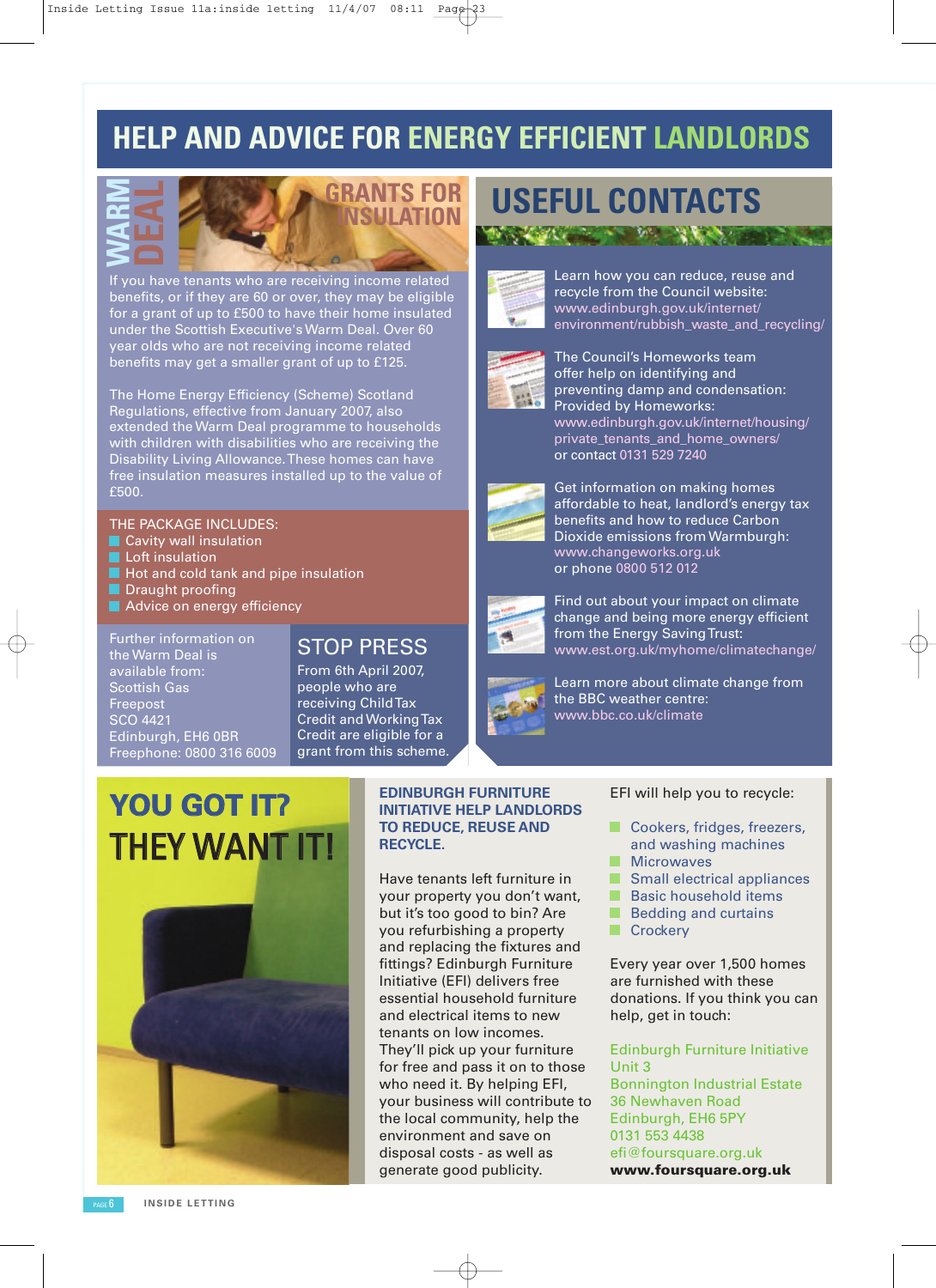

## **GASSAFETY**

**Jamie Tennant from CORGI TELLS US HOW TO KEEP TENANTS SAFE FROM CO GASES WITH THE LANDLORD'S GAS SAFETY CHECK**

Since 1994, it has been the law that all landlords must have gas appliances in their properties checked once a year.These Landlord's Gas Safety Checks help to improve gas safety and reduce the number of deaths from poisonous carbon monoxide (CO) gases.

Whenever you start a new tenancy, you need to make sure that you have had a Landlords Gas Safety Check carried out within the last 12 months. If your gas appliances have been installed more recently than 12 months, you should have your appliances checked out within the year.

Your CORGI registered installer will issue you with a certificate, called a CP12.You should give a copy of this to your tenant within 28 days of your appliances being checked or to any new tenant before they move in. In certain cases, such as holiday lets, the record can be displayed.You should also keep each safety certificate for two years.

As well as testing the appliance for safety and CO gases, Landlord's Gas Safety Checks also make sure that any flue or ventilation passages to the gas appliance have not been blocked by leaves, spider webs or bird nests.

To help protect your tenants, you can also fit an audible CO alarm which sounds if poisonous gases are present. Spot test CO detectors that change colour are not a substitute for having an audible alarm, but can be used as a back-up measure.

CO gases can also be produced by solid fuel burning appliances such as wood and coal.To protect your tenants against the threat of CO poisoning, it is important to get flues and chimneys swept and checked.

This is most important around the beginning of October when tenants use their fires and heating for the first time in months.

Landlords who have breached the gas safety laws and put lives at risk have faced tough sentencing in the courts.

Last year, a landlord from Porstmouth was fined a total of £42,000 with additional prosecution costs of £18,000, for breaches of gas safety legislation that led to the fatal poisoning of an 11 year old girl in 2003.

By keeping your Landlord's Gas Safety Check up-to-date you can avoid breaking the law and can help to ensure your tenants are safe.

WHEN AN INSTALLER GOES INTO A PROPERTYTO DO A LANDLORD'S GAS SAFETY CHECK,THEY CHECKTHE FOLLOWING:

- **If the appliance is the**
- tenant's or the landlord's. The location of the appliance. If it's a boiler and it's in the bedroom there will be safety implications.
- **If the appliance has been** installed correctly.
- **The appliance type, make** and model.
- The appliance's ventilation.
- The performance and position of the flue.
- $\blacksquare$  The gas rate the amount of gas being burnt or the gas pressure. Safety devices, such as the shut-off valves.
- **A tightness test, which** checks for gas leaks.This is not a legal requirement, but CORGI recommends all installers do it.

For more information, and a copy of the leaflet 'Gas Safety in rented accommodation', get in touch with CORGI: 0870 401 2258 www.trustcorgi.com

**AUTUMN 2 0 0 6** PAGE 7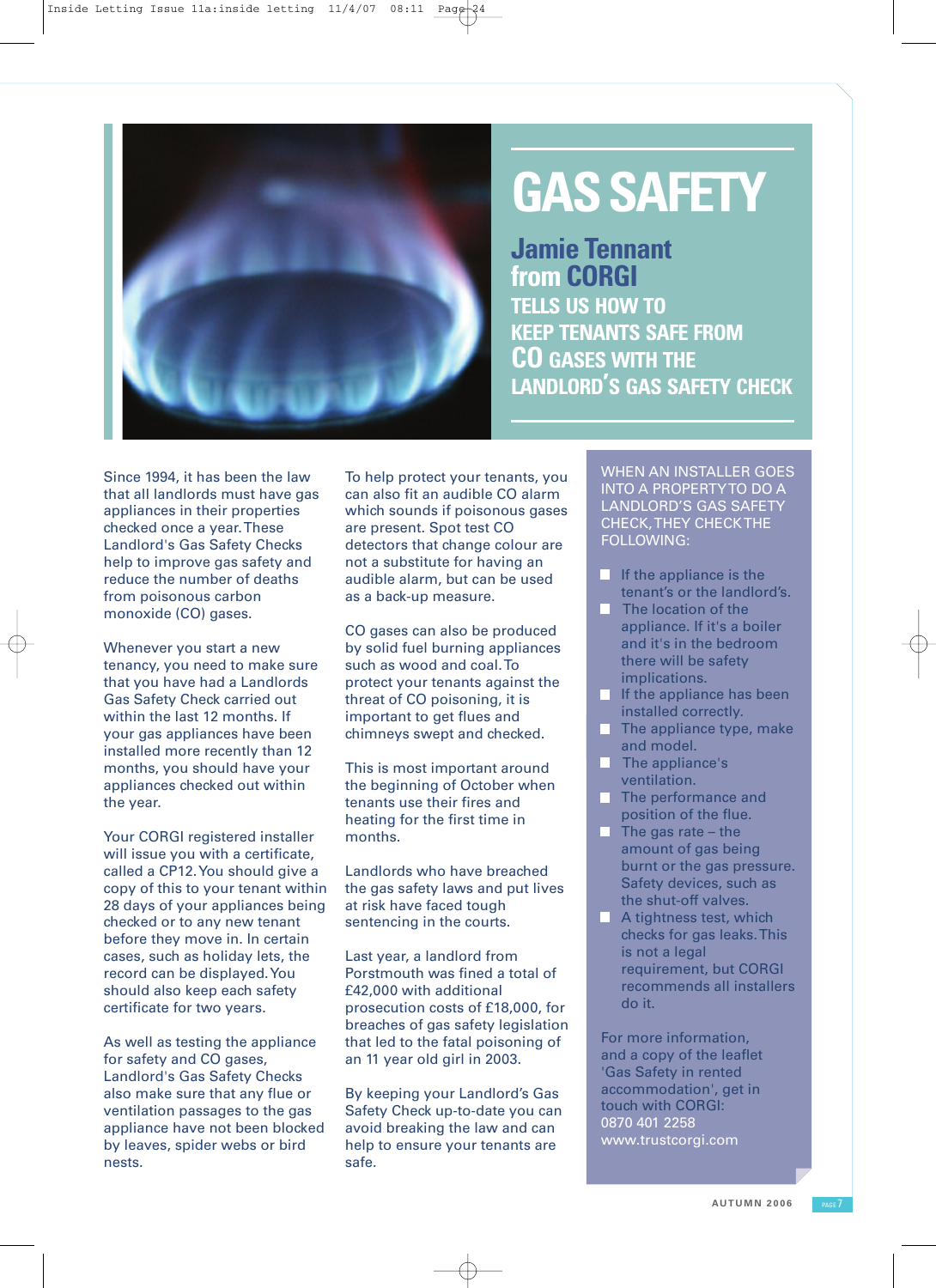## **A FRESH START FOR YOUR ELECTRICAL EQUIPMENT**





### FRESH START

Fresh Start is a registered Scottish charity that supports the resettlement of homeless people in Edinburgh. They offer a range of services that provide homeless people with the practical and emotional support that they need to establish and maintain their own home.

Fresh Start is approved by SELECT, Scotland's Electrical Trade Association.

**A Portable Appliance Testing service is providing landlords with an easy way to make sure goods in their properties are safe to use - while helping homeless people to rebuild their lives.**

In January 2006, Fresh Start launched a Portable Appliance Testing (PAT) service and training initiative, providing young people who have been homeless with an opportunity to gain skills, training and paid work experience.

Their service provides landlords with easy access to the annual Health and SafetyTests which are needed for any electrical equipment provided in rented accommodation.

Portable Alliance Testing was introduced as part of the Electricity at Work act 1990 and the Health and Safety at Work Act 1974.

Under these Acts, landlords have a duty to ensure their equipment and rented accommodation are safe for use.

People who have been homeless can become Fresh Start trainees by applying to attend a three month unpaid training placement.They can then be offered a six month paid post.

At the end of their time with Fresh Start, trainees will not only have gained a new skill, but they get nine months full time experience and records of their work and attendance.

They also receive PAT testing training which is approved by Scotland's ElectricalTrade Association (SELECT) and support to access further employment.

The PAT testing service is run as a not-for-profit business and the services provided fund the organisation's work and trainees' wages. PAT testing is only carried out by experienced and competent staff who have completed City & Guilds or SELECT approved exams.

FOR MORE DETAILS ABOUT THE PAT TESTING SERVICE, OR TO RECEIVE A QUOTE, GET IN TOUCH:

Andy Reid Development Worker 0131 476 7721 andy@freshstartweb.org.uk

### **LETWISE RECOMMEND YEARLY PORTABLE APPLIANCE TESTING IN ALL RENTED PROPERTY.**

**IN HMO PROPERTY, YEARLY PORTABLE APPLIANCE TESTING IS MANDATORY.**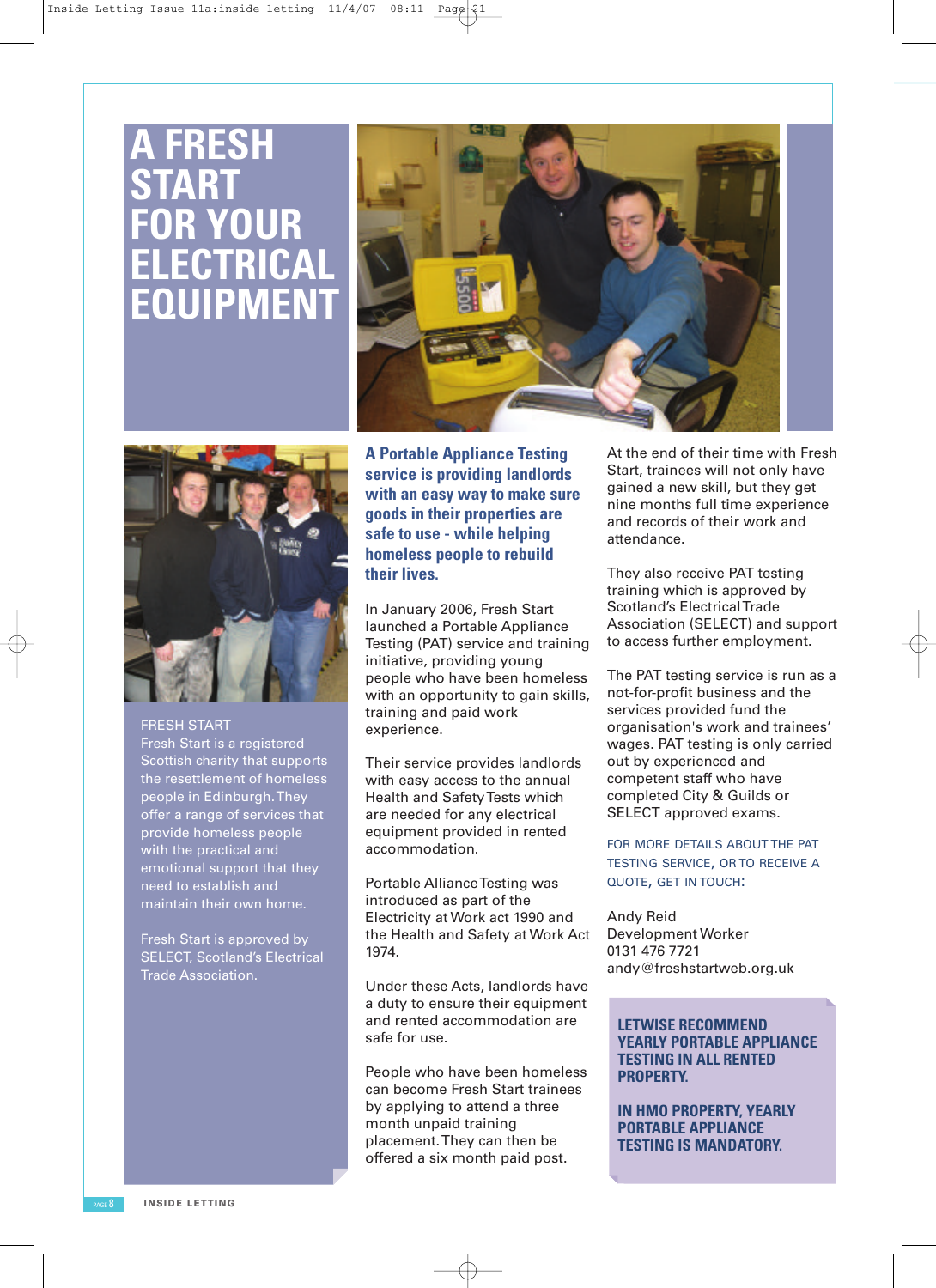# letwise



### help and advice for Edinburgh's private tenants and landlords

letwise offer a programme of training and briefing events for private landlords.These courses are designed to inform landlords about the various aspects of property and tenancy management and to update on any changes which impact on the private rented market.



### LandlordTraining Programme: July 07 - September 07

### TRAINING SESSIONS

### **MarketingYour Property and Deposits**

Thursday 5 July 2007, 5.45pm – 9.30pm Venue: European Room, City Chambers, High Street, **Edinburgh** 

### **Course objectives**

By the end of the course delegates will:

- understand how to effectively market a property and achieve optimum rents;
- understand the legal implications if they let a property without the tenants actually viewing the property (Distance Selling Regulations);
- know how to seek a tenant reference;
- understand the legalities and implications of requesting a rent guarantor;
- understand the legal requirements around deposits; and
- be aware of how to deal with disputes around deposits.

### **Is it for you?**

This course is beneficial both for newcomers to the private renting business and experienced landlords and letting agents alike.

### **Resolving Conflicts Positively**

Thursday 26 July 2007, 5.45pm – 9.00pm Venue: European Room, City Chambers, High Street, **Edinburgh** 

This course will explore techniques for resolving conflicts to everyone's satisfaction.Typical disputes between landlord/tenant and tenant/neighbours will be examined, and delegates will learn straight forward practical techniques for helping to ensure conflicts are handled productively.

### **Course objectives**

By the end of the course delegates will:

- be aware of how conflicts arise;
- have a better understanding of how conflicts escalate;
- be aware of how not to make conflicts worse;
- be familiar with some constructive negotiating techniques;
- be familiar with some practical skills for handling conflict positively; and
- be aware of how mediation can help.

### **Is it for you?**

This course is suitable for all private landlords and letting agents.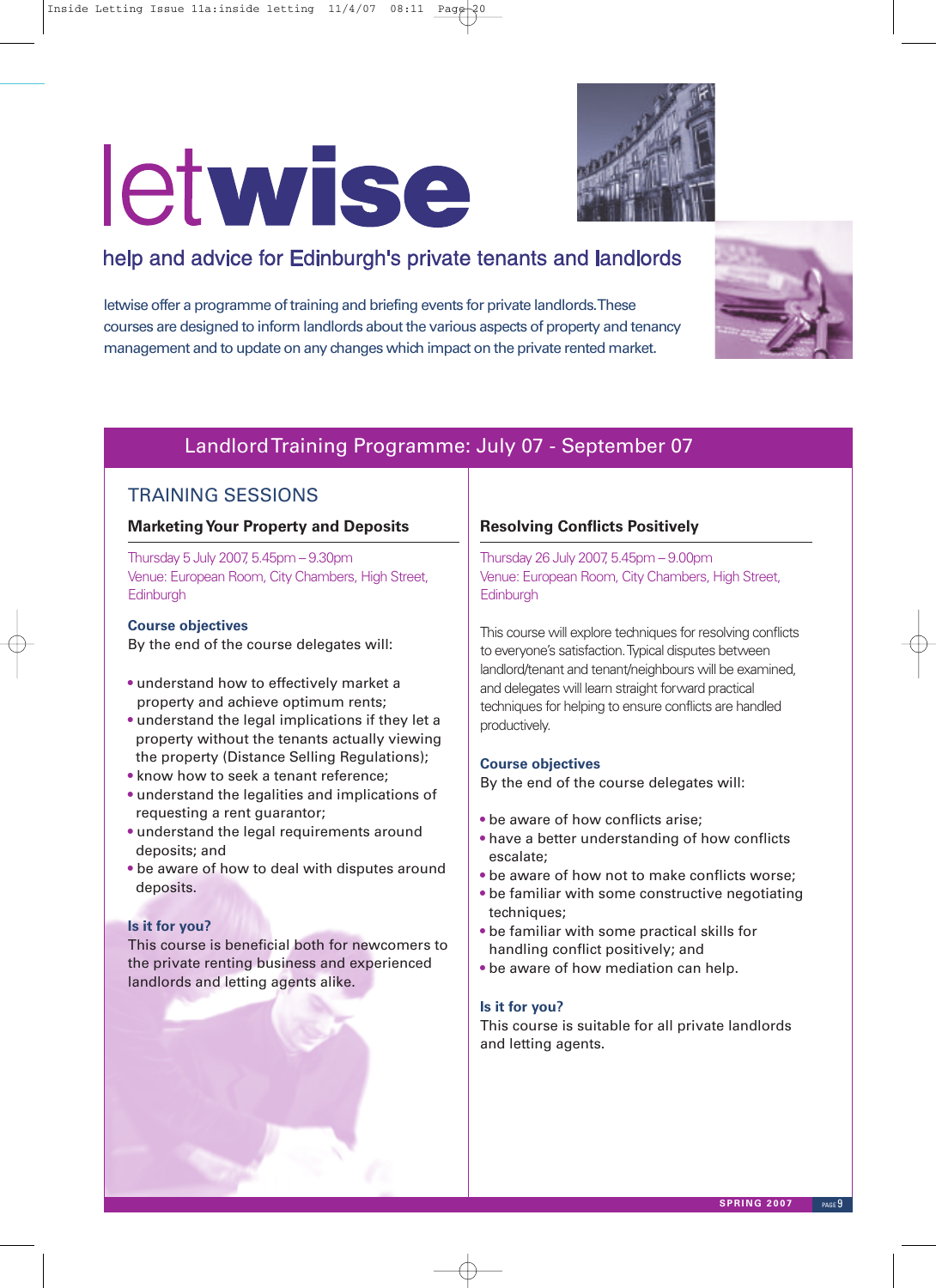### **The Law of Repairs**

Thursday 2August 2007, 1.00pm – 3.30pm Venue: Radisson SAS Hotel, 80 High Street, Edinburgh

### **Course Objectives**

By the end of this course delegates will:

- be aware of statutory and common law repairing obligations;
- understand the remedies available to tenants when landlords fail these duties;
- have an understanding of gas safety, furniture and fire safety regulations, and electrical safety.

### **Is it for you?**

This course is designed for both new and experienced landlords and letting agents.

### **Tenancy Agreements**

Wednesday 22August 2007, 1.00pm – 4.00pm Venue: Radisson SAS Hotel, 80 High Street, Edinburgh

### **Course objectives**

By the end of this course delegate will:

- be aware of the legal requirements and pitfalls in creating assured and short assured tenancies;
- be aware of unfair contract terms in leases and how to avoid these;
- be aware of the legal rights and obligations of landlords and tenants;
- understand what action can be taken against tenants if things go wrong; and
- be aware of what could be construed as harassment.

#### **Is it for you?**

This course is intended for private landlords and letting agents involved in creating tenancy agreements, whether let for individuals, families or shared occupancy. It is intended to cover assured and short assured tenancies, and is not intended to address resident landlords or protected tenancies.

### **Recovery of Possession**

Thursday 30August 2007, 1.00pm – 3.30pm Venue: Holyrood Hotel, 81 Holyrood Road, Edinburgh

### **Course objectives**

By the end of the course delegates will:

- understand the mandatory and discretionary grounds for repossession;
- understand the legal requirements to successfully regain possession at the end of a lease;
- be aware of the notices and procedures required in repossession;
- be aware of what can go wrong when seeking possession, and how to avoid these problems; and
- understand court processes.

### **Is it for you?**

This course is intended for both new and experienced landlords and letting agents. It is not designed for resident landlords.

### **Finance Matters**

Tuesday 25 September 2007, 1.00pm – 5.00pm Venue: Radisson SAS Hotel, 80 High Street, Edinburgh

### **Course objectives**

By the end of the course delegates will:

- understand the implications of current taxation legislation as it affects landlords;
- understand the most effective ways to structure finances to maximise benefits;
- understand the different types of mortgages available and their advantages;
- understand how to maintain effective financial and bookkeeping records; and
- be aware of the insurance market, and the types of insurance covers landlords should consider when renting property.

#### **Is it for you?**

This course is aimed at both new and experienced landlords and letting agents, those considering how to maximise tax benefits from current legislation and those who would like more information on effective bookkeeping.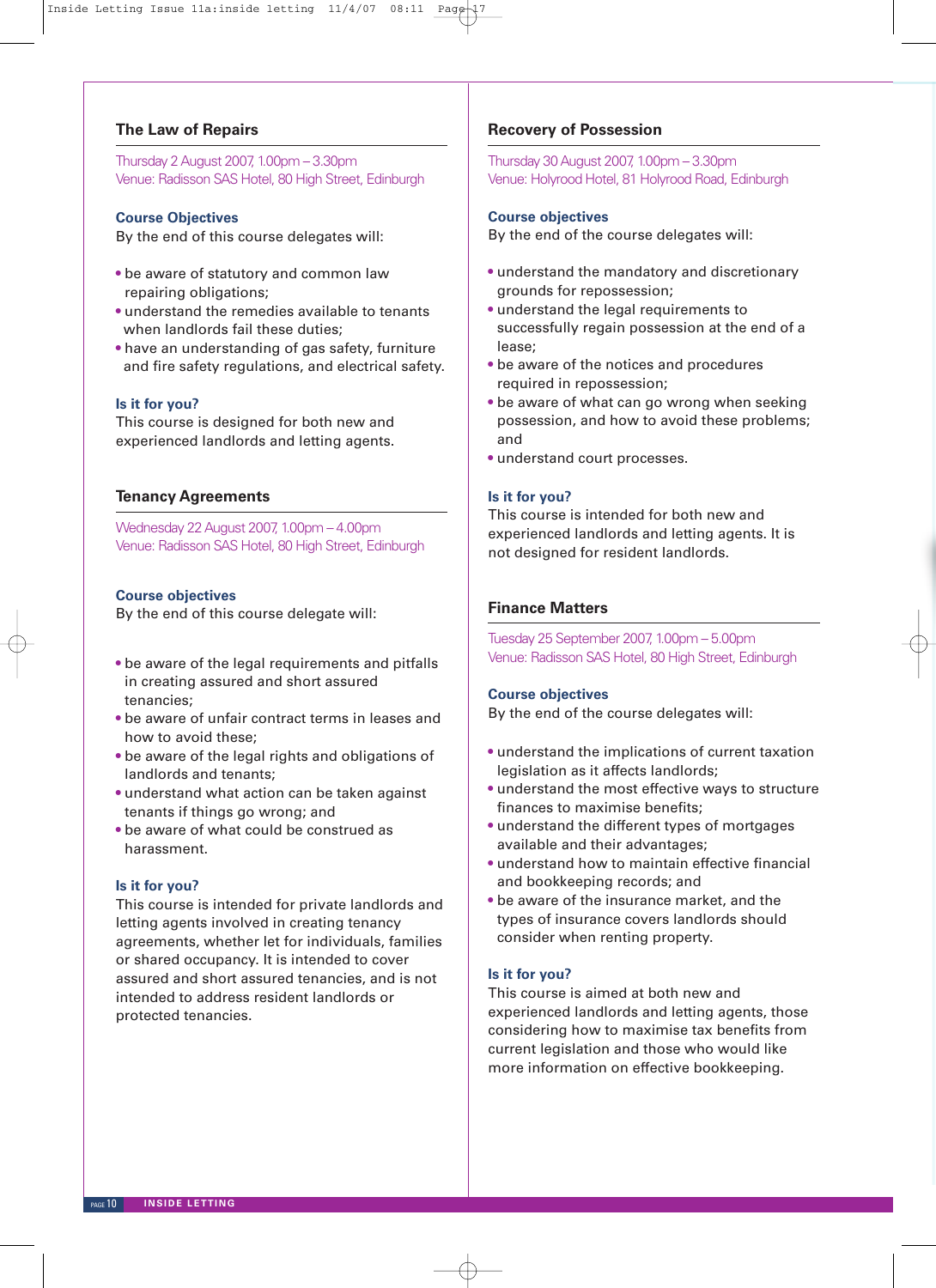### **Keeping the Peace**

Thursday 27 September 2007, 5.45pm – 9.00pm Venue: Radisson SAS Hotel, 80 High Street, Edinburgh

Antisocial behaviour can mean anything from noisy washing machines to loud parties to crime. As a registered private landlord you now have a legal responsibility to deal with complaints about your tenant's behaviour – even if this behaviour does not appear "antisocial" in the extreme. Failure to deal with your tenant's behaviour can lead to loss of your registered private landlord status which ultimately means you would be unable to let your property.

### **Course objectives**

This course will:

- explain the different types of behaviour that are defined as "antisocial";
- explain how, as a private landlord, you have a legal responsibility to deal with your tenant's behaviour;
- tell you about how the Council can assist and support you in meeting these obligations;
- advise you on ways you can try to avoid antisocial behaviour occurring; and
- advise you on the steps you can take to deal with situations where your tenant's behaviour is causing complaint.

### **Is it for you?**

This course is an essential for all private landlords.

**All of these courses are free of charge. You can book a place by contacting letwise on 0131 529 7454 or e-mailing letwise@edinburgh.gov.uk.**

**For further information about these courses or future training events, contact ourTraining & Development officer, Rachel Fleming on 0131 529 2177 or e-mail: rachel.fleming@edinburgh.gov.uk.**

Due to the high level of non attendance at courses recently, we have changed our policy. Delegates who fail to cancel their place on the course and subsequently do not attend, will be excluded from all remaining courses in the quarter. This is to enable us to maximise capacity and make sessions as cost effective as possible. This does not prevent delegates from booking on courses within the next advertised quarter.

### BRIEFING SESSIONS

### **Houses in Multiple Occupation**

Tuesday 24 July 2007, 2.00pm – 4.30pm Venue: Business Centre, City Chambers, High Street, **Edinburgh** 

This briefing session will provide all the relevant information you need to know regarding Houses in Multiple Occupation (HMO) legislation, the technical standards and tenancy management requirements that are required byThe City of Edinburgh Council and what enforcement action can be taken against a landlord running an unlicensed HMO.

The latest information on new HMO guidelines regarding sensitive areas in Edinburgh will also be included in this briefing session.

### **Is it for you?**

This briefing session is aimed particularly at those who are new to HMO licensing or who may be considering letting properties as HMOs in the future.

### **Saving Money on Domestic Energy**

Wednesday 5 September , 2.00pm – 4.30pm Venue: Business Centre, City Chambers, High Street, **Edinburgh** 

Increased energy efficiency enhances the quality of housing, reduces fuel poverty, lowers the incidence of cold related illnesses and promotes affordable warmth.This, in turn, can lead to more stable tenancies and lower maintenance costs for your properties. The phased introduction of Energy Performance Certificates from 2008, which will have to be provided to prospective tenants or buyers, may have an impact on rent levels and property values. Landlords can secure tax benefits under the Landlords Energy Saving Allowance as well as benefit from a range of energy efficiency grants by making their rental property more energy efficient. It is important that as an owner and a private landlord you are aware of changes and developments in this area and know what advice, assistance and grants are available to you.

### **Is it for you?**

This briefing session is to enable landlords to understand options and processes available in managing common repairs.